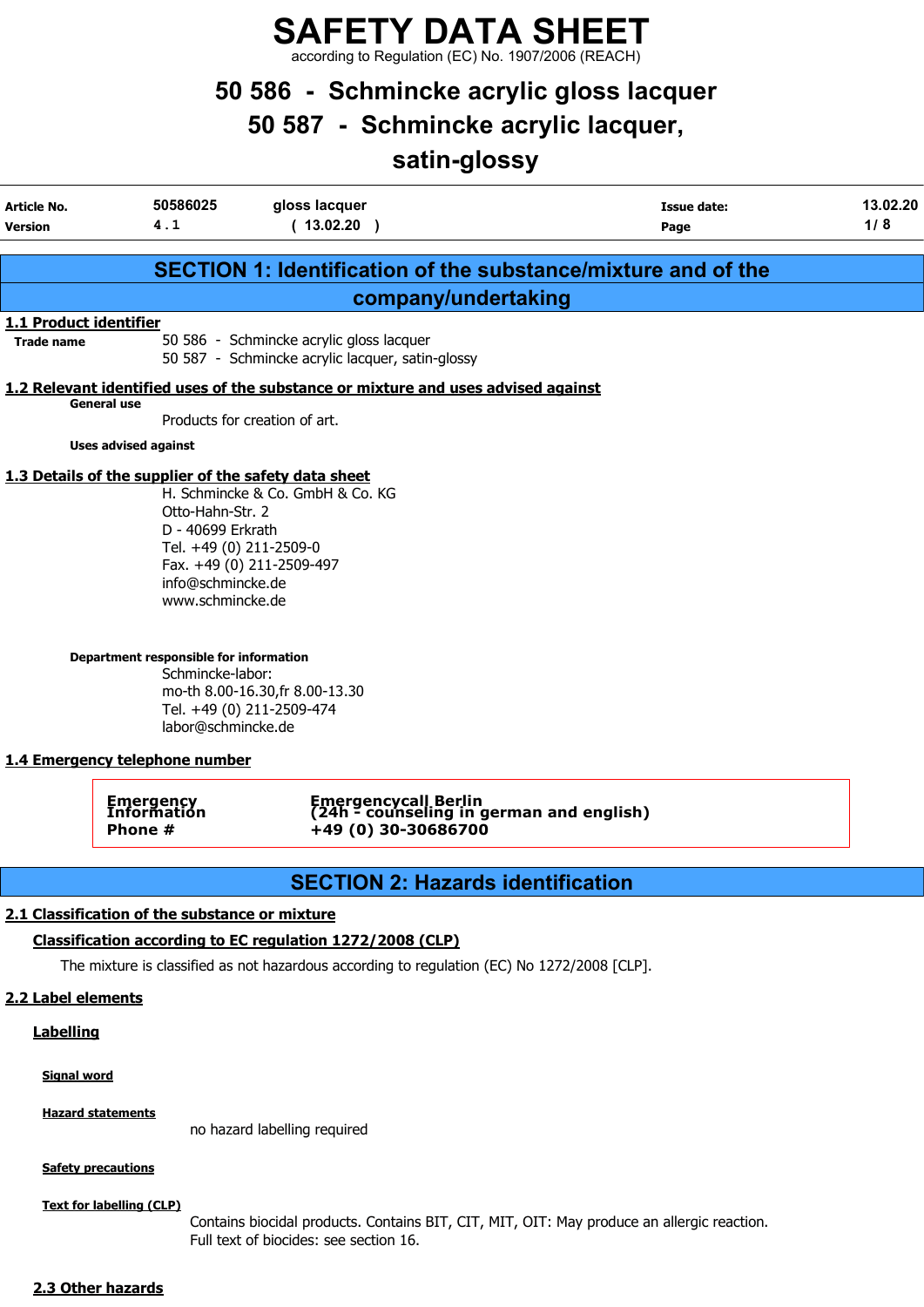according to Regulation (EC) No. 1907/2006 (REACH)

## 50 586 - Schmincke acrylic gloss lacquer

50 587 - Schmincke acrylic lacquer,

## satin-glossy

| Article No.    | 50586025 | gloss lacquer | Issue date: | 13.02.20 |
|----------------|----------|---------------|-------------|----------|
| <b>Version</b> | . L      | 13.02.20      | Page        | 2/8      |

### SECTION 3: Composition / information on ingredients

#### 3.1 Substances

Chemical characterisation dispersion of pure acrylate polyurethane dispersion **Water** additives matting agents (50 587) CAS-Number EINECS / ELINCS / NLP EU index number REACH registration No.

Hazchem-Code CI-Number

#### 3.2 Mixtures

Substance 1

N,N-diethylethanamine: CAS-Number: 121-44-8 EU index number: 204-469-4 REACH registration No.: 01-2119475467-26-XXXX Classification according to Directive 67/548/EEC or 1999/45/EC: Nature of Hazard: / R phrase(s): Classification according to EC regulation 1272/2008 (CLP): Acute Tox. 4; H302 / Eye Dam. 1; H318 / Flam. Liq. 2; H225 / STOT SE 3; H335 /

Additional information

### SECTION 4: First aid measures

#### 4.1 Description of first aid measures

#### General information

If you feel unwell, seek medical advice (show the label where possible).

#### In case of inhalation

No special measures are required.

#### In case of skin contact

Thoroughly wash skin with soap and water.

Seek medical attention if irritation persists.

#### After eye contact

In case of contact with eyes, rinse immediately with plenty of flowing water for 10 to 15 minutes holding eyelids apart.

Seek medical attention if irritation persists.

#### After swallowing

Rinse mouth with water. Let water be drunken in little sips (dilution effect). If you feel unwell, seek medical advice.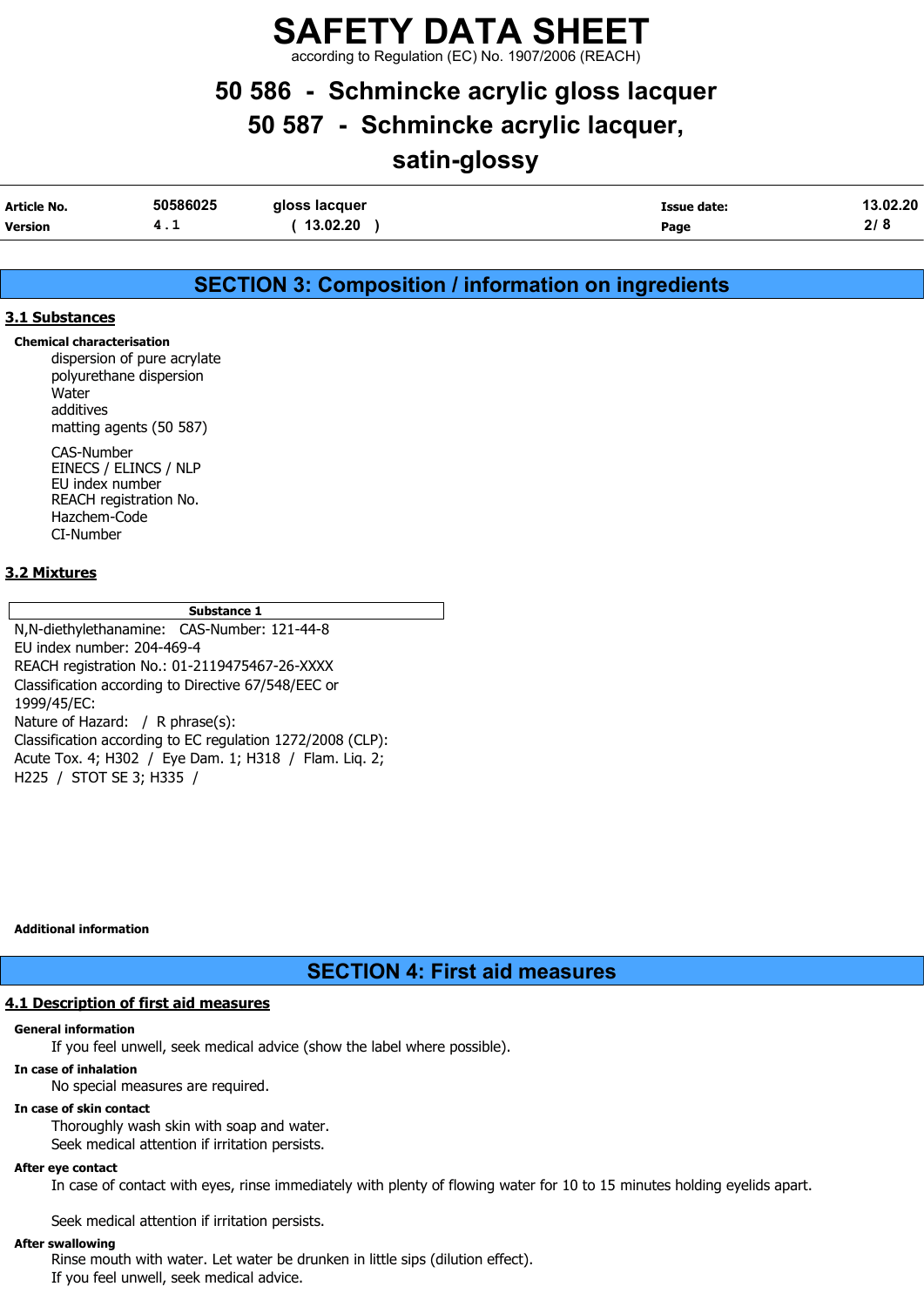SAFETY DATA SHEET ding to Regulation (EC) No. 1907/2006 (REA

# 50 586 - Schmincke acrylic gloss lacquer

50 587 - Schmincke acrylic lacquer,

## satin-glossy

| Article No. | 50586025 | gloss lacquer | Issue date: | 13.02.20 |
|-------------|----------|---------------|-------------|----------|
| Version     | . .      | 13.02.20      | Page        | 3/8      |

#### 4.2 Most important symptoms and effects, both acute and delayed

#### 4.3 Indication of any immediate medical attention and special treatment needed

Treat symptomatically.

### SECTION 5: Firefighting measures

#### 5.1 Extinguishing media

#### Suitable extinguishing media

Product is non-combustible. Extinguishing materials should therefore be selected according to surroundings.

#### Extinguishing media which must not be used for safety reasons

none

#### 5.2 Special hazards arising from the substance or mixture

In case of fire may be liberated: Carbon monoxide and carbon dioxide

#### 5.3 Advice for firefighters

Special protective equipment for firefighters Use appropriate respiratory protection.

#### Additional information

### SECTION 6: Accidental release measures

#### 6.1 Personal precautions, protective equipment and emergency procedures

Avoid contact with skin, eyes, and clothing.

#### 6.2 environmental precautions

Discharge into the environment must be avoided.

#### 6.3 Methods and material for containment and cleaning up

Methods for cleaning up

Collect spilled material using paper towels and dispose.

#### Additional information

#### 6.4 Reference to other sections

Dispose of waste according to applicable legislation.

SECTION 7: Handling and storage

### 7.1 Precautions for safe handling

#### Advices on safe handling

Handle in accordance with good industrial hygiene and safety practice.

### Precautions against fire and explosion

No special measures are required.

### 7.2 Conditions for safe storage, including any incompatibilities

### Requirements for storerooms and containers

Hints on joint storage Storage class Further details Protect from frost and exposure to sun.

# 7.3 Specific end use(s)

SECTION 8: Exposure controls/personal protection

### 8.1 Control parameters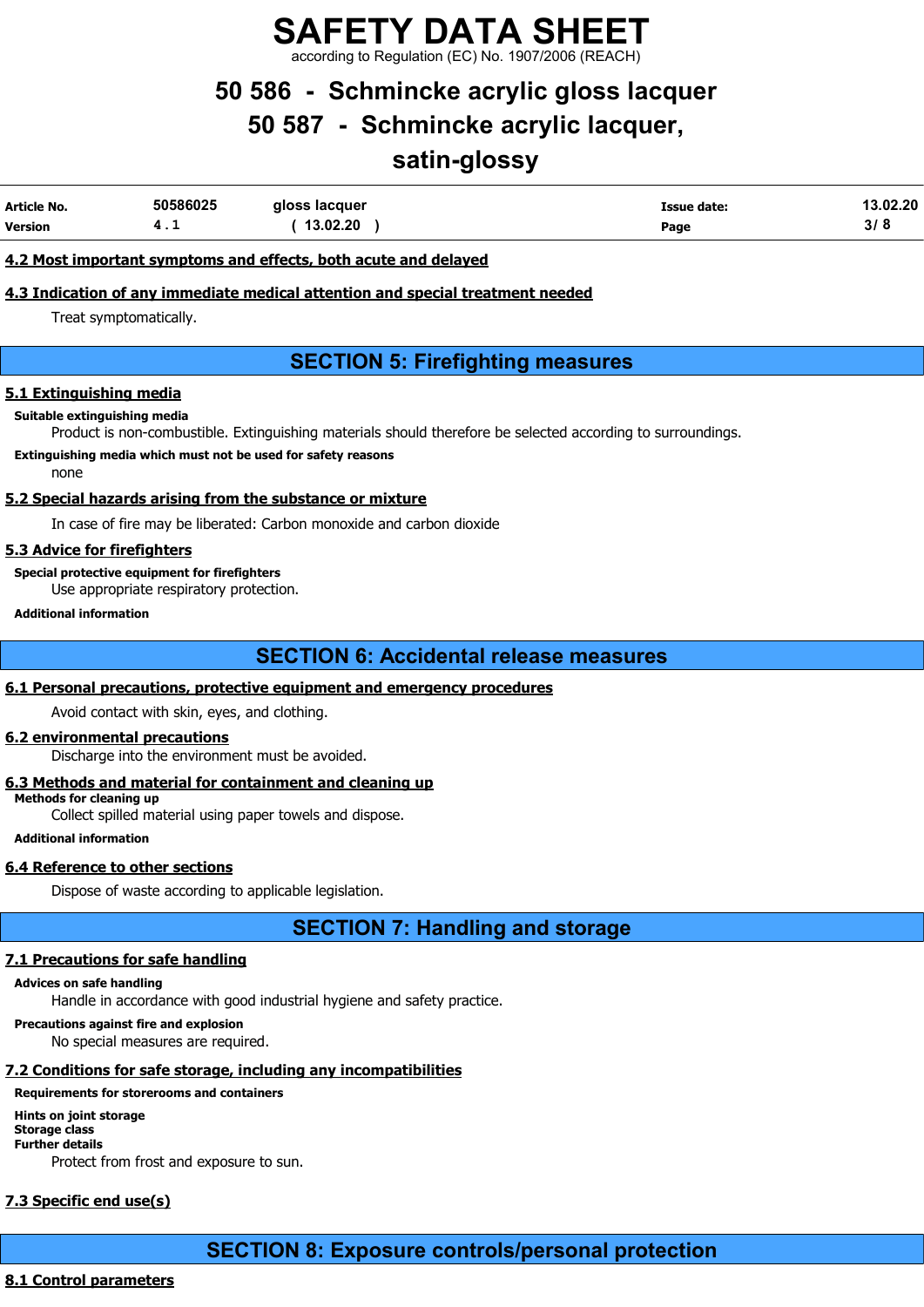according to Regulation (EC) No. 1907/2006 (REACH)

# 50 586 - Schmincke acrylic gloss lacquer

## 50 587 - Schmincke acrylic lacquer,

# satin-glossy

| Article No.    | 50586025 | gloss lacquer | <b>Issue date:</b> | 13.02.20 |
|----------------|----------|---------------|--------------------|----------|
| <b>Version</b> | 4. L     | 13.02.20      | Page               | 4/8      |

#### 8.2 Exposure controls

#### Occupational exposure controls

Respiratory protection

With correct and proper use, and under normal conditions, breathing protection is not required.

#### Hand protection

Protect skin by using skin protective cream.

Eye protection

**Goggles** 

Body protection

Wear suitable protective clothing. Wash contaminated clothing prior to re-use.

General protection and hygiene measures After work, wash hands and face.

### SECTION 9: Physical and chemical properties

#### 9.1 information on basic physical and chemical properties

| rorm         |
|--------------|
| Colour       |
| <b>Adair</b> |

pasty whitish Odour almost odourless

|                                        | min | max        |       |
|----------------------------------------|-----|------------|-------|
| Initial boiling point and              |     |            |       |
| boiling range                          |     |            |       |
| <b>Melting point/freezing point</b>    |     |            |       |
| Flash point/flash point range          |     |            |       |
| <b>Flammability</b>                    |     |            |       |
| <b>Ignition temperature</b>            |     |            |       |
| <b>Auto-ignition temperature</b>       |     |            |       |
| <b>Explosion limits</b>                |     |            |       |
| <b>Refraction index</b>                |     |            |       |
| <b>PH</b> value                        | 8   |            | 20 °C |
| <b>Viscosity</b>                       |     |            |       |
| <b>Viscosity</b>                       |     |            |       |
| Vapour pressure                        |     |            |       |
| <b>Density</b>                         |     | $1,1$ g/ml | 20 °C |
| Partition coefficient: n-octanol/water |     |            |       |
|                                        |     |            |       |

Danger of explosion

#### 9.2 Other information

### SECTION 10: Stability and reactivity

#### 10.1 Reactivity

Product is stable under normal storage conditions.

#### 10.2 Chemical stability

#### 10.3 Possibility of hazardous reactions

10.4 Conditions to avoid

Protect from frost and exposure to sun.

#### 10.5 Incompatible materials

10.6 Hazardous decomposition products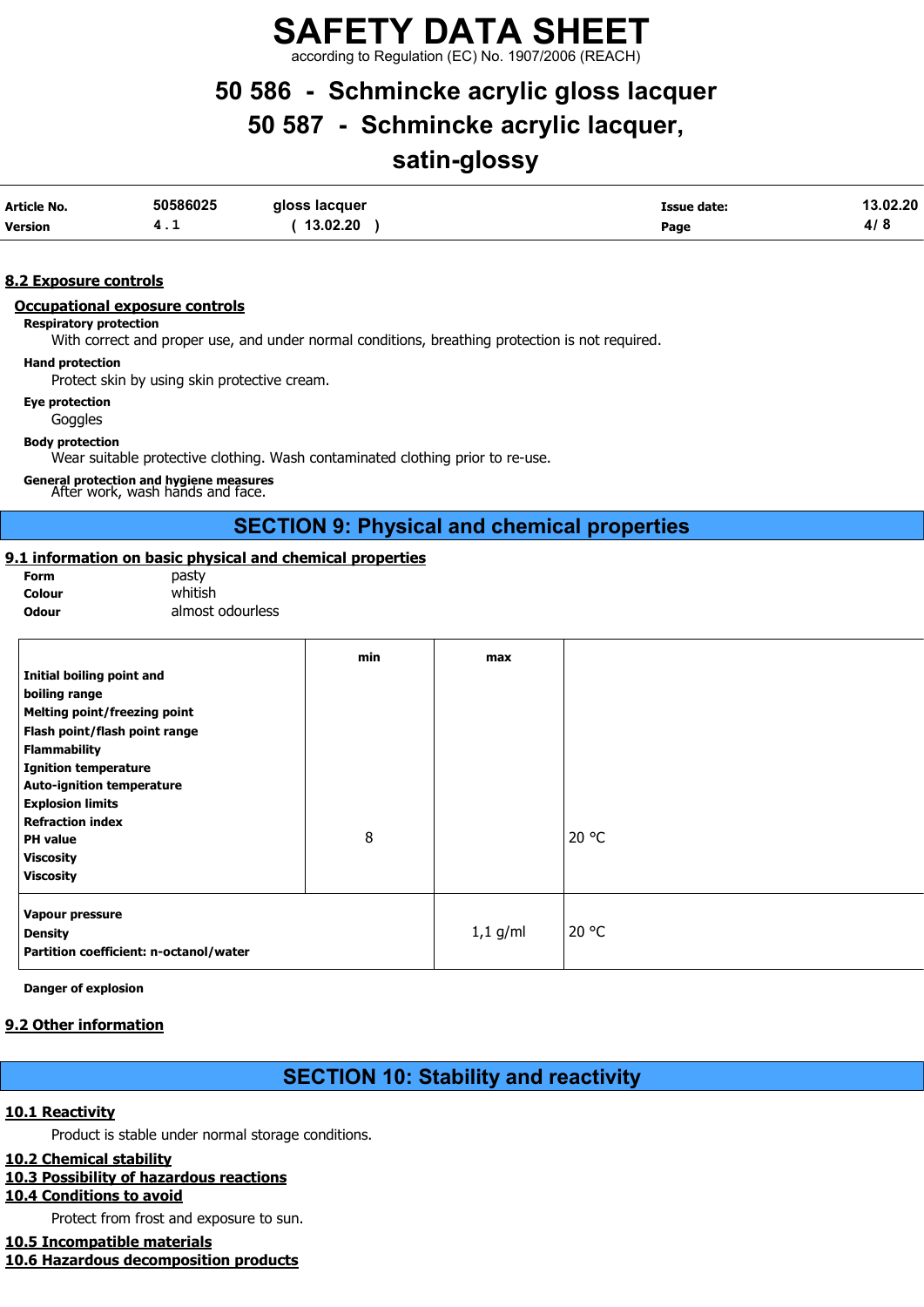according to Regulation (EC) No. 1907/2006 (REACH)

# 50 586 - Schmincke acrylic gloss lacquer

50 587 - Schmincke acrylic lacquer,

# satin-glossy

| Article No.    | 50586025 | gloss lacquer | Issue date: | 13.02.20 |
|----------------|----------|---------------|-------------|----------|
| <b>Version</b> | .        | 13.02.20      | Page        | ּ ט      |

Hazardous vapours may form during fires.

### SECTION 11: Toxicological information

#### 11.1 Information on toxicological effects

Acute toxicity

No data available

In case of inhalation

No data available

After swallowing No data available

In case of skin contact

No data available

After eye contact

No data available

#### Practical experience

#### General remarks

### SECTION 12: Ecological information

#### 12.1 Toxicity

Aquatic toxicity No data available Water Hazard Class  $1$ WGK catalog number General information

#### 12.2 Persistence and degradability

Further details Product is partially biodegradable. Oxygen demand

#### 12.3 Bioaccumulative potential

Bioconcentration factor (BCF) Partition coefficient: n-octanol/water

12.4 Mobility in soil No data available

#### 12.5 Results of PBT and vPvB assessment

No data available

#### 12.6 Other adverse effects

General information

### SECTION 13: Disposal considerations

#### 13.1 Waste treatment methods

#### **Product**

Waste key number

080112 080112 waste paint and varnish other than those mentioned in 080111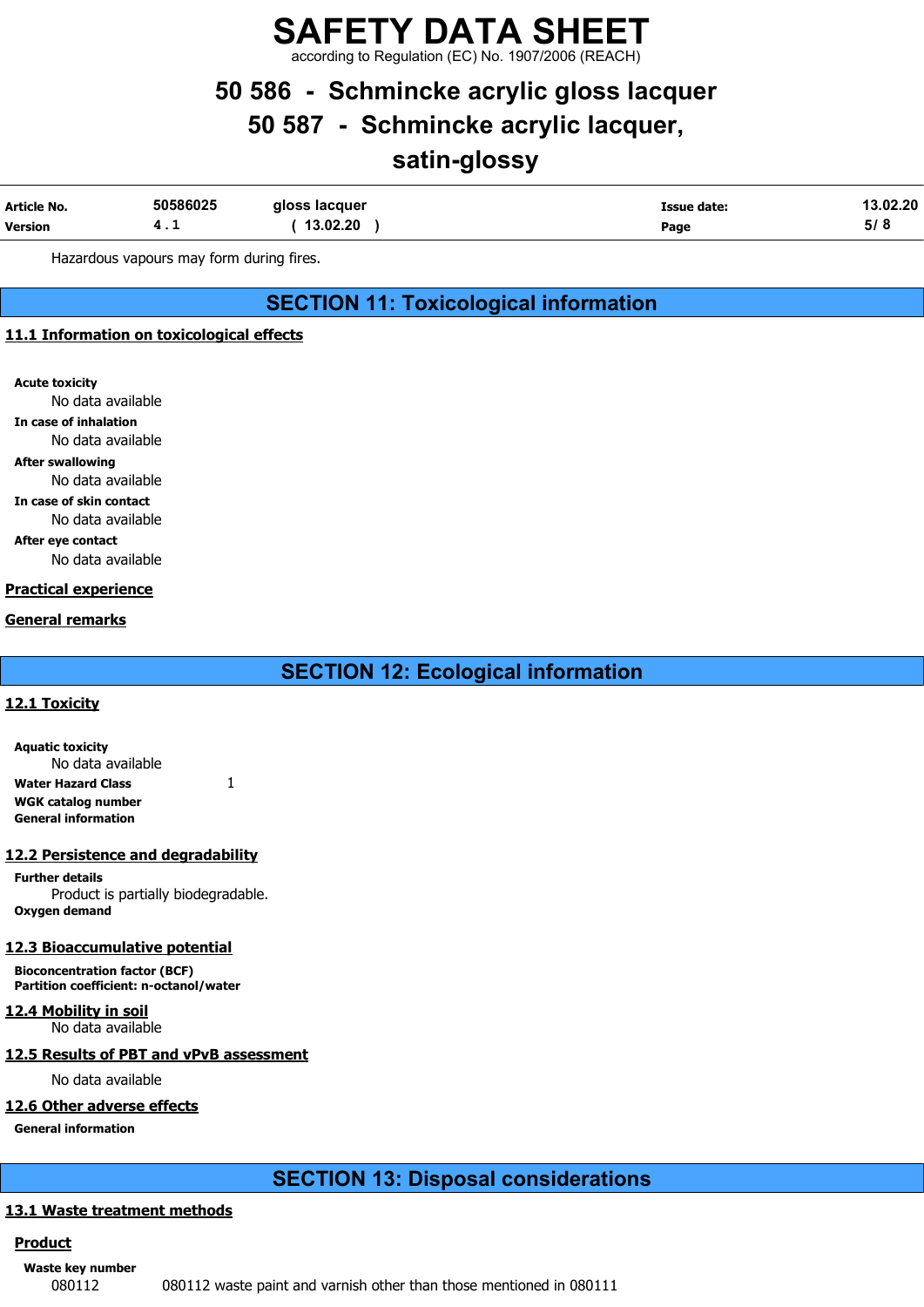according to Regulation (EC) No. 1907/2006 (REACH)

# 50 586 - Schmincke acrylic gloss lacquer

## 50 587 - Schmincke acrylic lacquer,

# satin-glossy

| Article No. | 50586025 | gloss lacquer | Issue date: | 13.02.20 |
|-------------|----------|---------------|-------------|----------|
| Version     | .        | 13.02.20      | Page        | 6/8      |

Recommendation

#### Contaminated packaging

Waste key number

Recommendation

Non-contaminated packages may be recycled. Handle contaminated packages in the same way as the substance itself.

#### Additional information

SECTION 14: Transport information

#### 14.1 UN number

#### 14.2 UN proper shipping name

ADR, ADN No dangerous good in sense of these transport regulations. IMDG, IATA

#### 14.3 Transport hazard class(es)

ADR, ADN IMDG IATA

#### 14.4 Packing group

#### 14.5 Environmental hazards

Marine Pollutant - IMDG

#### 14.6 Special precautions for user

#### Land transport (ADR/RID)

Code: ADR/RID Kemmler-number Hazard label ADR Limited quantities Contaminated packaging: Instructions Contaminated packaging: Special provisions Special provisions for packing together Portable tanks: Instructions Portable tanks: Special provisions Tank coding Tunnel restriction Remarks EQ Special provisions

#### Sea transport (IMDG)

EmS Special provisions Limited quantities Contaminated packaging: Instructions Contaminated packaging: Special provisions IBC: Instructions IBC: Provisions Tank instructions IMO Tank instructions UN Tank instructions Special provisions Stowage and segregation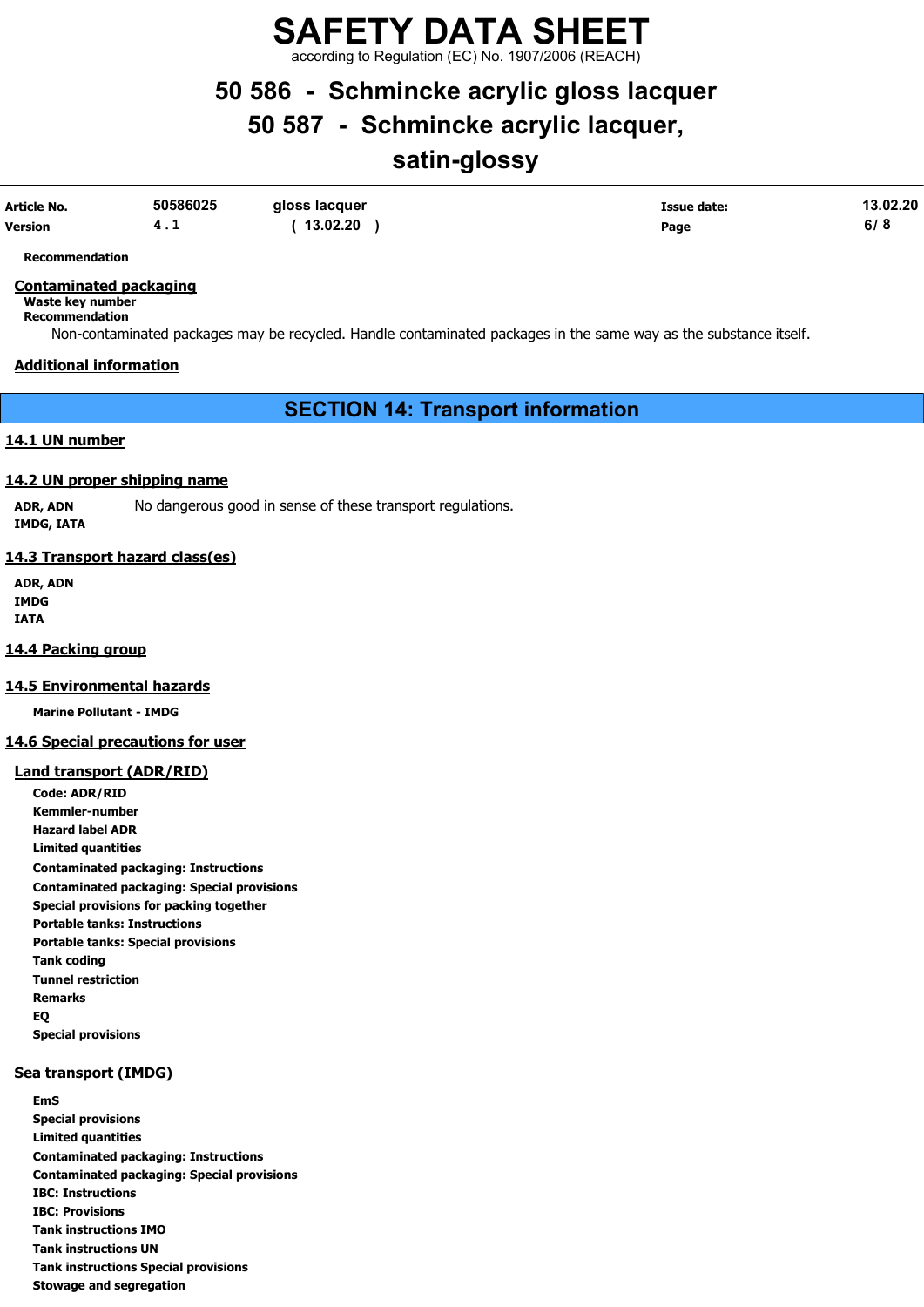according to Regulation (EC) No. 1907/2006 (REACH)

# 50 586 - Schmincke acrylic gloss lacquer

# 50 587 - Schmincke acrylic lacquer,

# satin-glossy

| Article No.<br>Version | 50586025<br>4.1                    | gloss lacquer<br>13.02.20 | <b>Issue date:</b><br>Page | 13.02.20<br>7/8 |
|------------------------|------------------------------------|---------------------------|----------------------------|-----------------|
| <b>Remarks</b><br>EQ   | <b>Properties and observations</b> |                           |                            |                 |

#### Air transport (IATA-DGR)

Hazard Passenger Passenger LQ Cargo ERG Remarks EQ Special Provisioning

#### 14.7 Transport in bulk according to Annex II of MARPOL 73/78 and the IBC Code

No data available

### SECTION 15: Regulatory information

#### 15.1 Safety, health and environmental regulations/legislation specific for the substance or mixture

#### National regulations

#### **Europe**

Contents of VOC [%] Contents of VOC [g/L] Further regulations, limitations and legal requirements

#### **Germany**

| <b>Storage class</b>                                           |  |
|----------------------------------------------------------------|--|
| <b>Water Hazard Class</b>                                      |  |
| WGK catalog number                                             |  |
| <b>Incident regulation</b>                                     |  |
| <b>Information on working limitations</b>                      |  |
| <b>Further regulations, limitations and legal requirements</b> |  |

#### **Denmark**

Further regulations, limitations and legal requirements

#### **Hungary**

Further regulations, limitations and legal requirements

#### Great Britain

Further regulations, limitations and legal requirements

#### **Switzerland**

Contents of VOC [%] 0 % Further regulations, limitations and legal requirements

#### USA

Further regulations, limitations and legal requirements Federal Regulations